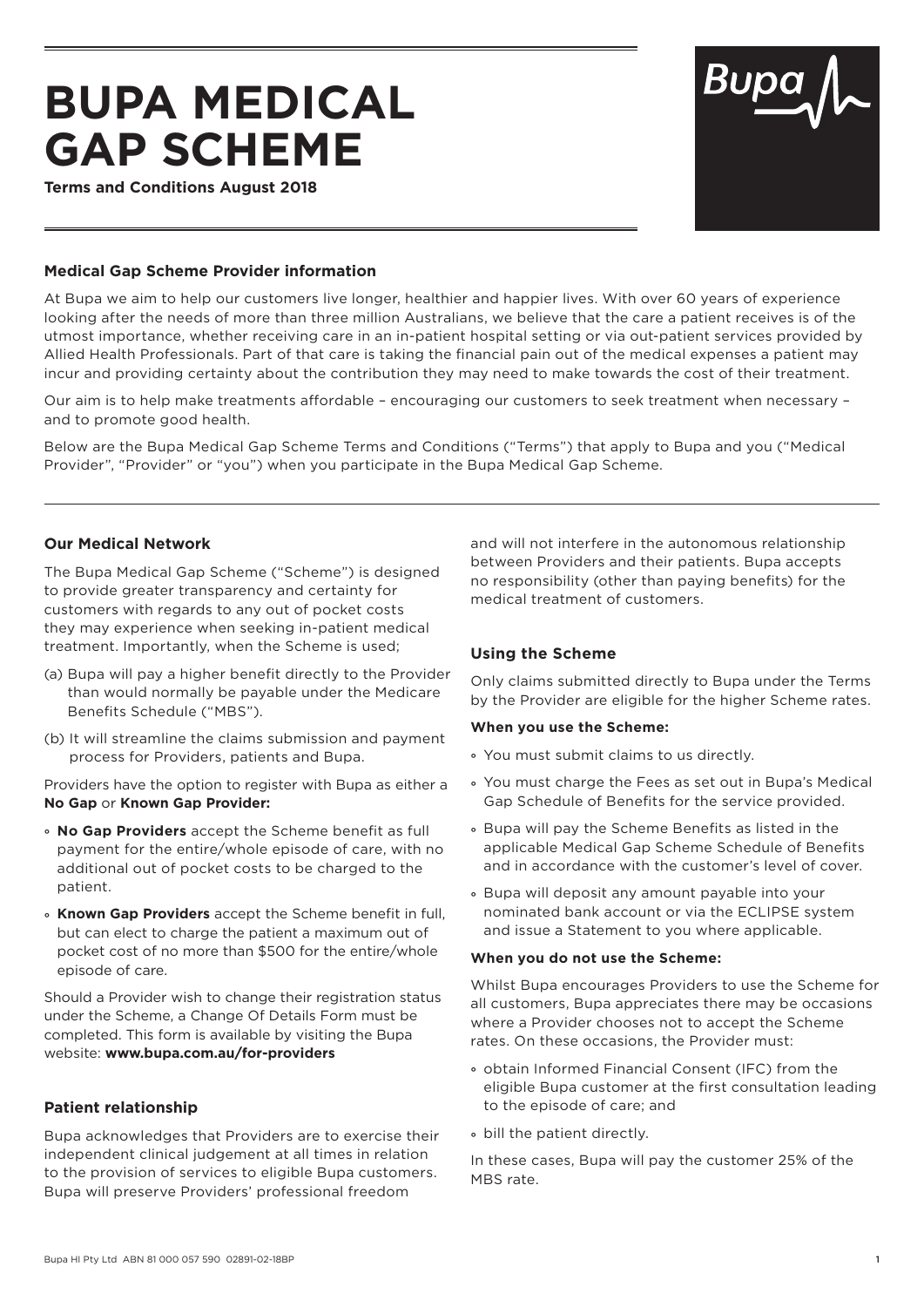# **Terms and Conditions August 2018**

### **How these Terms apply**

A Provider agrees to be bound by the Terms (as amended from time to time) when:

- (a) that Provider becomes a Registered Scheme Provider; and
- (b) each time the Provider submits a claim using the Scheme.

The most current Terms are available by visiting the Bupa website: **www.bupa.com.au/for-providers**

# **Patient eligibility**

An eligible Bupa customer means a person who at the time of receiving an episode of hospital care:

- **°** is a financial customer and holds an appropriate level of hospital cover with Bupa;
- **°** is eligible for Scheme Benefits;
- **°** is covered for, and has served applicable waiting periods for the service provided, including the 12 month waiting periods for pre-existing ailments and obstetrics; and
- **°** is a patient as defined by section 3(1) of the Health Insurance Act 1973 (Cth).

In addition, Bupa will only pay benefits where the services received by an eligible Bupa customer:

- **°** are eligible for Medicare benefits;
- **°** are not compensable services, that is, where compensation, damages or benefits may be claimed from another source (e.g. Workers' Compensation, Compulsory Third Party Insurance, Common Law Damages, Government Programs and Agencies, Travel Insurance and Sports Insurance, etc);
- **°** do not relate to cosmetic surgery; and
- **°** are not subject to exclusion under the customer's level of hospital cover.

As some covers may contain exclusions or offer restricted benefits on some services, we recommend that you encourage customers to contact Bupa directly to confirm their eligibility entitlements.

Providers can check patient eligibility electronically via ECLIPSE or by calling 134 135 and choosing the provider option 3.

# **Medical Gap Scheme Benefits**

The higher Scheme Benefit will only apply to those services that are provided by the Provider to an eligible Bupa customer where the customer has been admitted to:

- **°** a licensed hospital or Day Hospital with which Bupa has a Members First, Network or Fixed Fee agreement. **(No and Known Gap Available)**
- **°** a Public Hospital where the service is for an unplanned or emergency admissions **(Only No Gap Available)**
- **°** a Public Hospital where the service is related to a planned admission and an electronic eligibility check has been conducted by the Hospital at least 2 days prior to admission **(No and Known Gap Available)**

For the higher Scheme benefits to be available Providers must be registered for the relevant Scheme– ie No/ Known Gap in Public, or No/Known Gap in Private.

# **Services where Medical Gap Scheme benefits are limited to 100% of the MBS fee**

In the following cases, Bupa will pay direct billed accounts at 100% of the MBS schedule fee provided that there is nothing further for the eligible Bupa member to pay:

- **°** services provided in Second Tier, and/or Bupa Non-Agreement Hospitals or Day Hospitals; or
- **°** services provided in Public Hospitals by Medical Practitioners and/or whose benefits are paid into a private practice fund or an account administered by a public hospital. Practitioners must identify their employing hospital(s) and associated provider numbers on their registration forms.

#### **Anaesthetic services**

Bupa's Medical Gap Scheme Schedule of anaesthetic benefits reflects a single dollar benefit per Basic, Time and Modifier unit.

#### **Derived fee items**

The Medical Gap Scheme benefit for derived fee items, including assistance at operation and diagnostic items, is calculated by multiplying the published Medical Gap Scheme percentage and the item's derived MBS fee.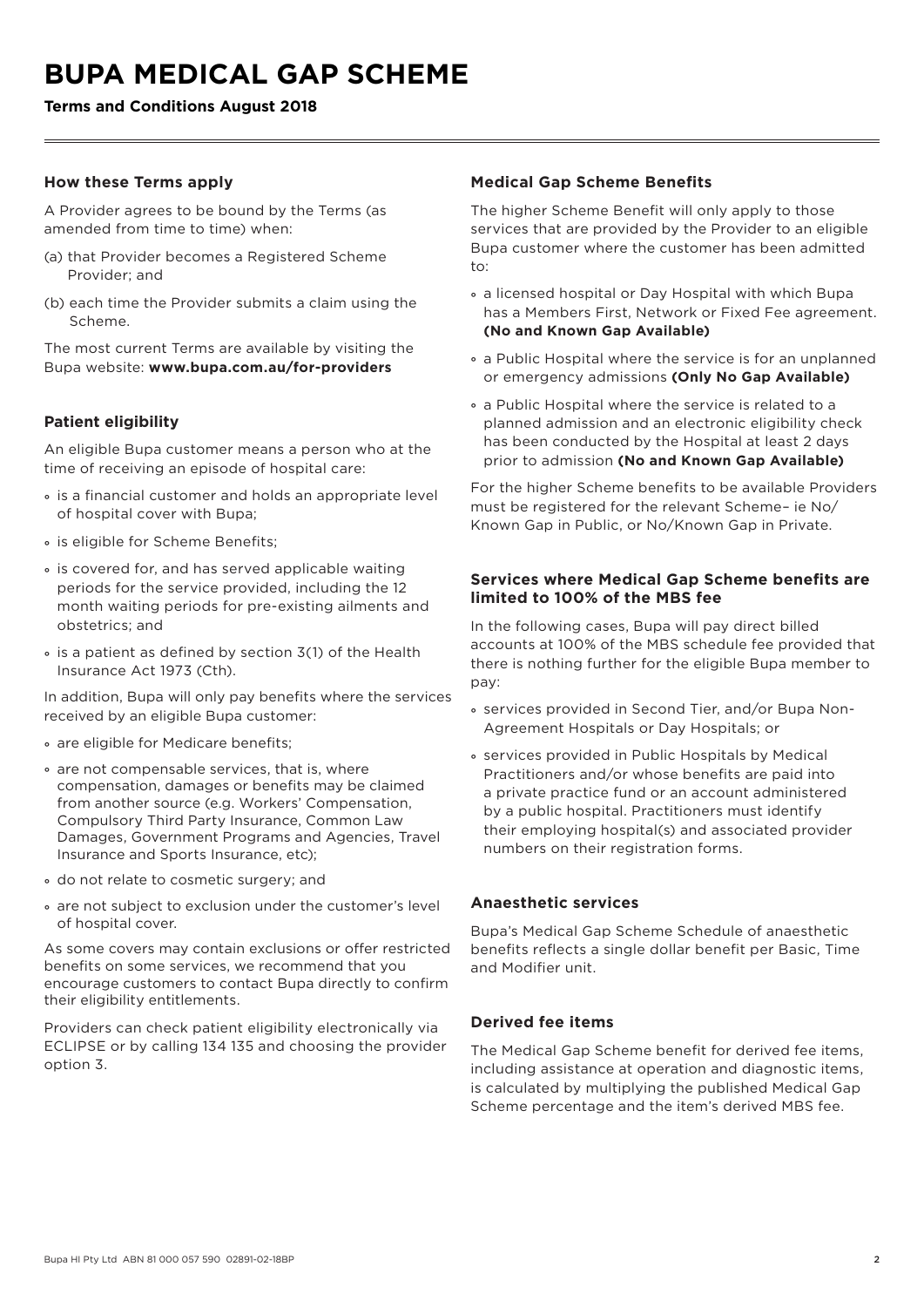**Terms and Conditions August 2018**

# **Payment of Benefit**

Payment of the Scheme benefit is conditional upon the Provider:

- **°** registering as a Medical Gap Scheme Provider as either No Gap or Known Gap;
- **°** accepting the Medical Gap Scheme benefit as full payment, with no further charges to the patient (unless the Provider is registered as a Known Gap Provider;
- **°** not raising additional charges under the guise of other miscellaneous items such as administration fees, booking fees or any other item not being a professional service described by an MBS item number;
- **°** providing valid bank account details for payment via EFT; and

When charging a Known Gap, Providers must:

- **°** have registered with Bupa under the Known Gap Scheme;
- **°** charge a maximum Known Gap of up to \$500 over an entire/whole episode of care;
- **°** include the total fee charged (i.e. the Medical Gap Scheme benefit and the maximum Known Gap up to \$500) on the invoice; and
- **°** obtain Informed Financial Consent from the eligible Bupa customer at the first consultation leading to the episode of care.

# **Co-management arrangements between referrers and surgeons**

Bupa will not pay Scheme benefits where a registered Scheme Provider who is a surgeon makes a payment to any person who refers an eligible Bupa customer to that surgeon unless:

- 1. The co-management arrangement (whether for ophthalmological services or not) complies with the Co-Management Policy Statement of the Royal Australian and New Zealand College of Ophthalmologists; and
- 2. The eligible Bupa customer has been made aware of all fees associated with services by the referring person.

# **Submission of claims**

A Provider acknowledges that if a claim is submitted using the Scheme, the Provider is representing to Bupa that Bupa may claim the Medicare benefit on behalf of that patient (and that the Provider has obtained the Bupa customer's consent to do so) and may pay a benefit directly to that Provider.

Claims for services provided to eligible Bupa customers should be submitted electronically via ECLIPSE. ECLIPSE provides a secure, rapid and highly efficient method of claiming in-patient medical services, which will save you both time and paperwork. Claims submitted via ECLIPSE are automatically processed through both Medicare and Bupa, contributing to a more accurate and rapid outcome for you. Additionally, ECLIPSE facilitates a speedier payment cycle and simplifies your reconciliation process through the transmission of electronic remittance advices.

Should a claim need to be submitted manually, it is important that you attach a Bupa Batch Header form to your claim, and include all necessary information required to facilitate the processing of the claim. This includes your Bupa Practice Identification (ID) number, as this will assist us to identify your practice, and full details relating to the patient and services provided, including the total fees charged (inclusive of any gaps). You must also include details of the Facility at which the service was provided, including the Facility Name and number (ID), and if applicable, the referring Provider's details.

Failure to provide the required information may delay the processing of your claim and, in some instances, incomplete claims will be rejected and returned to the practice. For more information on claiming, or to obtain a copy of the Bupa Batch Header form visit the Bupa website: **www.bupa.com.au/for-providers**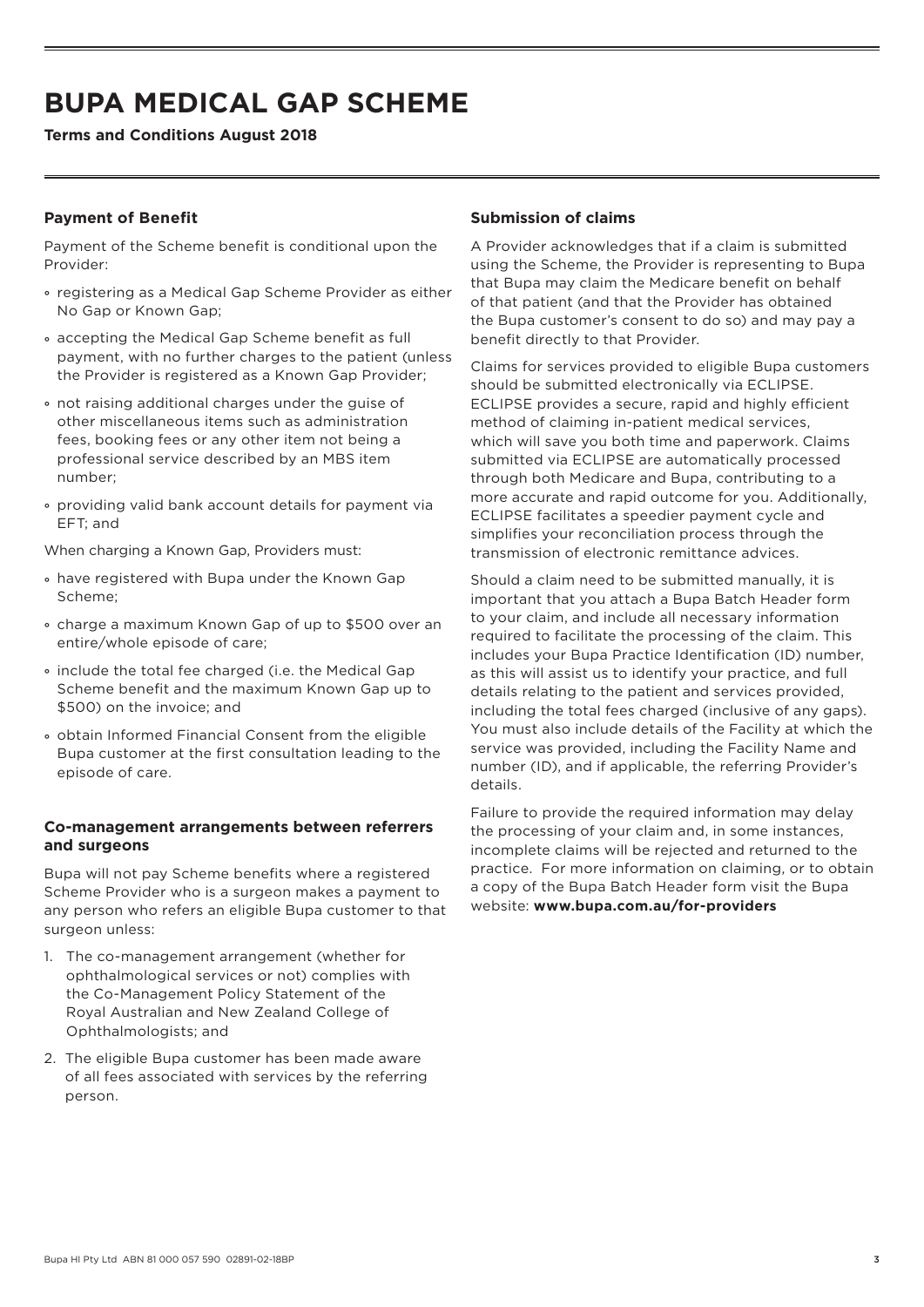**Terms and Conditions August 2018**

# **Payment of claims**

Bupa will use reasonable endeavours to pay valid claims within 20 working days after receipt by Bupa, providing that Bupa has received the Medicare rebate in respect of such services. Use of the ECLIPSE system will shorten the average time of payment. A valid claim means a claim submitted by the Provider on behalf of an eligible Bupa customer, which complies with the Terms and which Medicare subsequently accepts for payment.

Bupa requires all Medical Gap Scheme payments to be made into the bank account nominated by the Provider, and you should give us at least 14 days' written notice of any change to your bank account details. For manually submitted claims, you'll receive a Bupa Direct Credit Statement from Bupa detailing the outcome of your payment. The Medical Gap Scheme Direct Credit Statement is only available online via Bupa's secure Provider Portal.

To gain access to online Direct Credit Statements for manually submitted claims only, please visit the Bupa website: **www.bupa.com.au/for-providers** and complete the Bupa Partner Portal Access Form.

# **Publication of your details by Bupa**

As part of promoting the Bupa Medical Gap Scheme, when you register and become a Scheme Provider, you agree that Bupa may publish or distribute, by any means, information about your participation in the Scheme. This includes, but is not limited to, information identifying you as a Provider registered for the Scheme including contact details, information about your participation in the Scheme, and the location(s) at which you practice.

This information may be distributed to Bupa customers, including without limitation, in any Bupa approved media or materials, including on any Bupa website or Mobile App, via call centres and retail centres or affiliated partner websites.

The provision of this information is to allow Bupa customers and referring Providers to be able to identify Providers who are registered under the Scheme, to help reduce out of pocket expenses for customers. You acknowledge that Bupa may also advise customers to ask you about the Medical Gap Scheme and any Known Gaps when they contact you.

Bupa may withdraw (without notice) a Provider's name from its publications and communications, if:

- 1. It does so for all Providers within a discipline;
- 2. Bupa reasonably believes that the Provider has not complied with these Terms; or
- 3. If the Provider is or becomes de-registered by the Medical Board of Australia or ceases to be eligible to practice under the laws of the relevant State (in which case you must promptly notify Bupa).

# **Customer Surveys and Patient Feedback**

Bupa may undertake customer surveys and seek feedback (directly and via associated third parties) from Bupa customers about their experiences using the Scheme and their interactions with Scheme Providers. Bupa may publicise or make available to Bupa customers or prospective customers, moderated feedback about Providers on Bupa websites, digital applications ("Apps"), and Bupa approved third party websites or Apps.

# **Audit and compliance**

Bupa undertakes regular audits of customers and Providers to ensure that the Terms are adhered to. As a Scheme Provider you may be asked to provide additional information for this purpose where it relates to a claim submitted under the Scheme. Where it is identified that an overpayment or incorrect benefit or charge has occurred, you must provide a refund to either Bupa or the Bupa customer as applicable.

Repeated misuse of the Scheme or non-compliance with these Terms may result in us de-registering you from the Scheme.

# **Dispute resolution**

Bupa and the Scheme Provider will, within 30 days of a dispute being notified by one party to the other and in good faith, make all reasonable efforts to resolve a dispute that arises in relation to the Scheme, without the involvement of a third party.